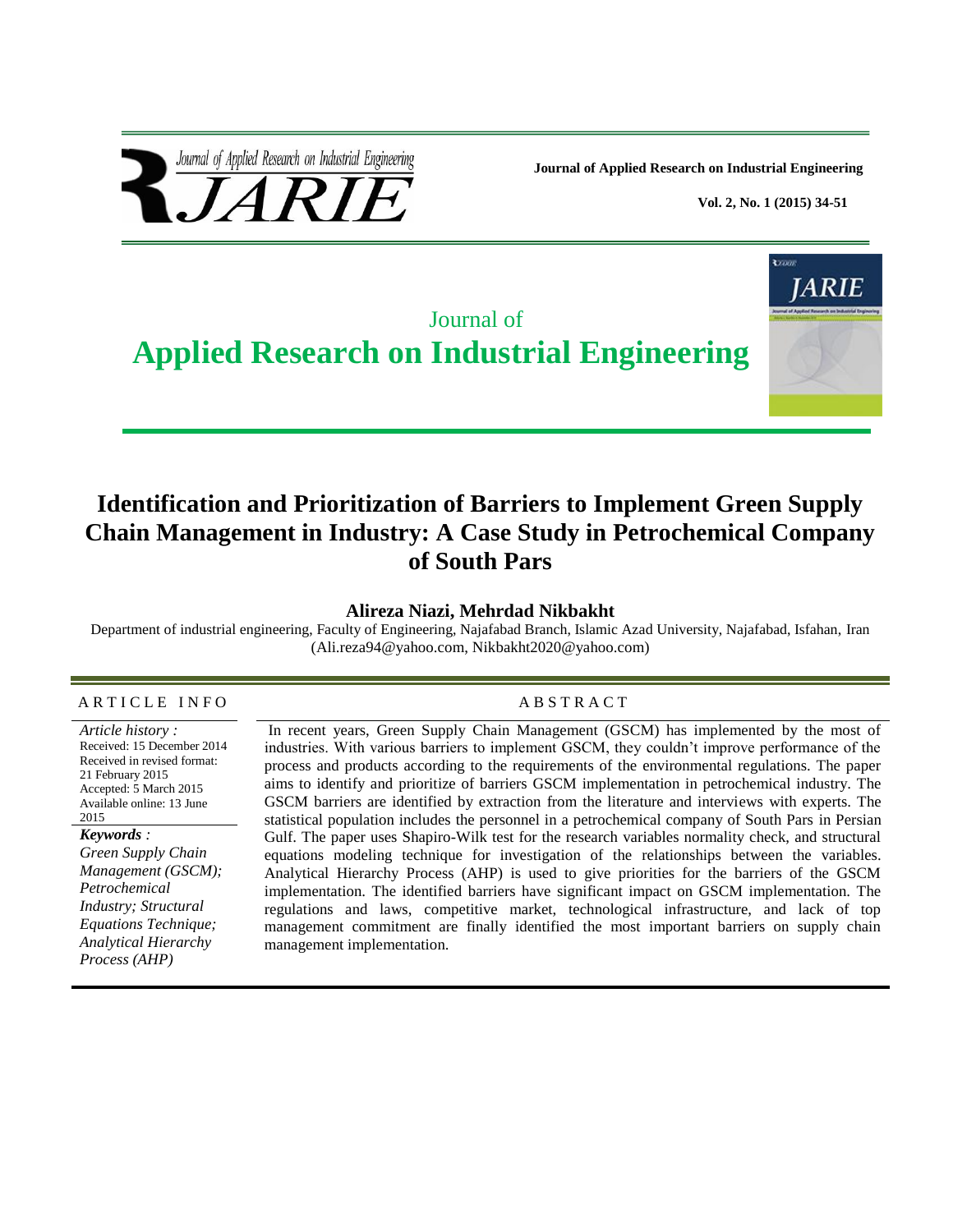#### **1. Introduction**

The pollutions to the environment made by humane consumerism and industrial manufacturing have been recognized as threats for the human beings themselves by active Non-Governmental Organizations (NGOs). Hence, it is important for as many firms as possible to gait for it (Cao, 2011). Dangers of industries for the nature not only includes the environmental organisms life cycles, but also makes enormous tracks on the benefit making instructions, themselves, being suggested for any types of firms in the current competitive markets of recent decades which are, now much more than before, the shooting aim of naturists attacks and also media critics influenced by the environmental supporting organizations researching bulletins.

Beamon (1999) conducted a research to investigate the environmental factors leading to the development of an extended environmental supply chain, describe the elemental differences between the extended supply chain and the traditional supply chain, describe the additional challenges presented by the extension, present performance measures appropriate for the extended supply chain, and develop a general procedure towards achieving and maintaining the green supply chain. Sarkis (2003) designed a strategic decision framework for green supply chain management which is based on its previous literature and practice in the area of environmentally conscious business practices with a focus on the components and elements of green supply chain management and on how they serve as a foundation for the decision framework. It explored the applicability of a dynamic non-linear multi-attribute decision model, defined as the analytical network process (AHP), for decision making within the green supply chain. Srivastava (2007) has shown that a broad frame of reference for green supply chain management had not adequately been developed by the time. The paper focuses on the fact that regulatory bodies formulating regulations to meet societal and ecological concerns to facilitate growth of business and economy also suffer from the absence of green supply chain management. Petrochemical activities in its own turn can potentially pollute the environment because of their inevitable manufacturing quiddity. Therefore, large funds are required to compensate the damages made by lack of attention paid to the issue of environment retain. Preventing from an environmental pollution appearance leads to improve the long-term production process and achieve global markets which are recently much more considering the dangers disposable for the nature (Aslizadeh et al, 2010). Petrochemical industry, which occupies an important volume of Gross Domestic Production (GDP), confronts to different probabilities of polluting the environment directly or indirectly while every stages of the manufacturing technology are performed from extraction, to production, consumption and post-consumption utilizations. Hu and Hsu (2010) named management commitment, environmental policies, suppliers and effective relationships with relevant companies as the motivators for GSCM. The results of Arimura et al. (2011) study on Japanese factories showed a 40-percent increase of the probability of supplier environmental evaluation and a 50-percent increase of the environmental prohibitory activities acceptance by the supplier as consequences of International Standards Organization (ISO) 14001 implementation in the organizations. They added further that governmental programs encouraging voluntary EMS adoption helped GSCM practices increase. These programs increased the probabilities that facilities would assess their supplier's environmental performance and require suppliers to undertake specific environmental practices by 7% and 8%, respectively. The findings of their study suggested that there were significant effects of ISO 14001 and governmental promotion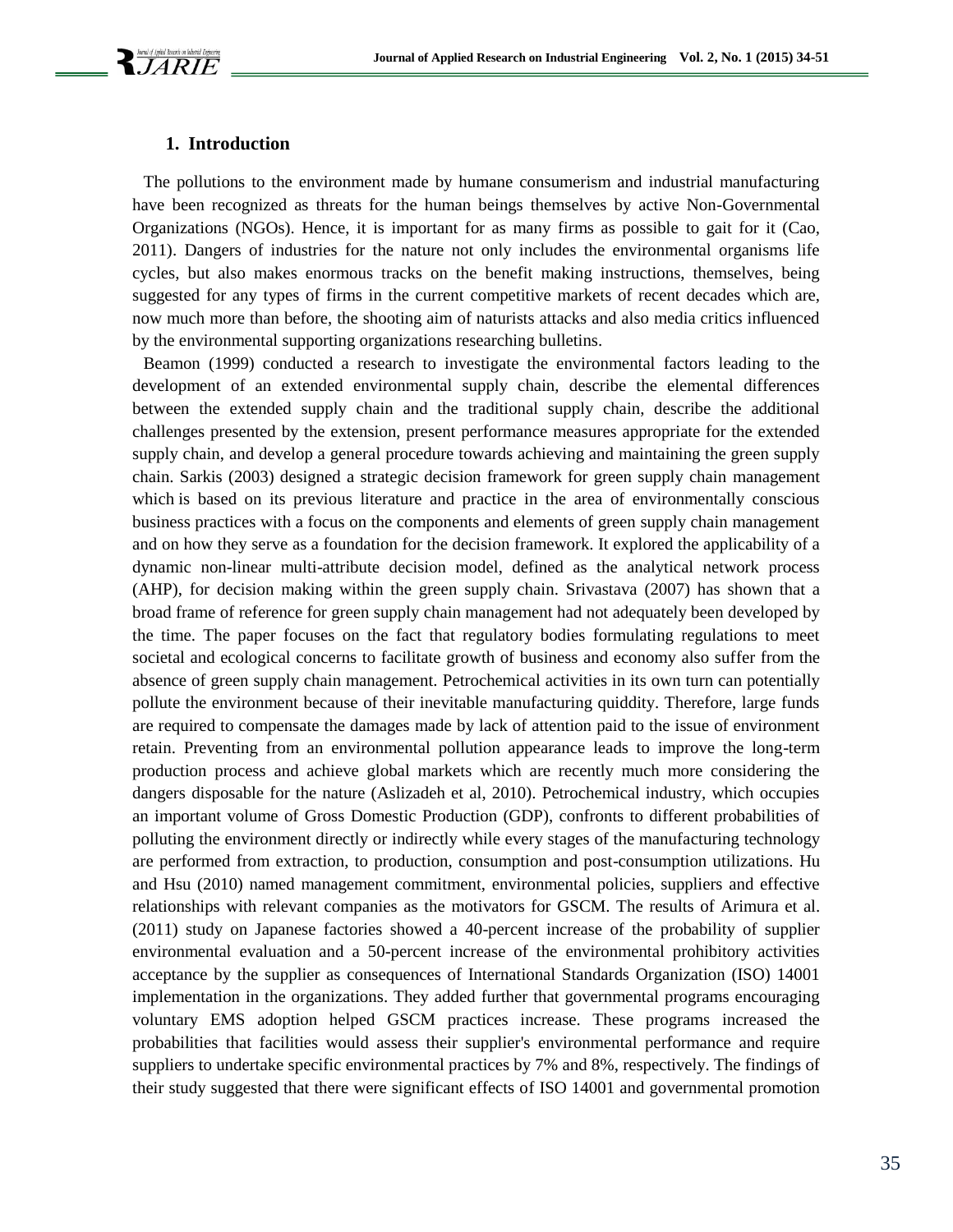

of voluntary action. Sarkis et al (2011) categorized and reviewed GSC management literature under nine broad organizational theories, with a special emphasis on investigation of adoption, diffusion and outcomes of GSC management practices, questions that have been worthy of investigation, and additional organizational theories which have been considered valuable for future GSC management research. Diabat and Govindan (2011) developed a model of the drivers affecting the implementation of green supply chain management using an interpretive structural modeling framework. The various drivers of green supply chain management were identified by them based on the GSM literature and on consultations with experts in the industry. Their model was validated by adapting on a case study involving a manufacturing firm in southern India. Wang et al (2011) studied a supply chain network design problem with environmental concerns. They proposed a multi-objective optimization model that captured the trade-off between the total cost and the environment influence. They conducted a comprehensive set of numerical experiments, the results of which showed the model could be applied as an effective tool in the strategic planning for green supply chain. Yeh and Chuang (2011) developed an optimum mathematical model for green partner selection, which involved four objectives including cost, time, product quality and green appraisal score. They solved the conflicting objectives by adoption of two multi-objective genetic algorithms to find the set of Pareto-optimal solutions, which utilized the weighted sum approach that can generate more number of solutions. Their experimental analysis introduced a {4, 4, 4, 4} supply chain network structure, and compared average number Pareto-optimal solutions and CPU times of two algorithms. Chiouet al (2011) studied on Taiwanese companies showed that selecting green suppliers ends in green innovations and competitive advantage. Ninlawan et al (2011) studied on Thai firms showed advanced economy has direct and indirect positive relationships with good performances in green supply chain itinerary. The results of Diabat and Govindan (2011) research on Indian organizations proved the fact that governmental regulations and reverse logistics are vital motivators for products designers and the suppliers' cooperation in order to reduce the negative impacts on environment. The Pandya Amit and Mavani Pratik (2012) showed in their study that environmental laws, brand image, innovation, costs reductions, new markets opportunities, and competitors' activities are the motivators of GSCM. Elhedhli and Merrick (2012) studied on the carbon emissions in transportations in the supply chain of firms with the consumption lied on the relationship between the vehicle weight and the exhaust emissions. They used Lagrangian relaxation in their model solutions and came into conclusion that the addition of carbon costs into the decision process for supply chain results in reducing the amount of vehicle kilometers travelled. Since the customer demands must still be met, the solution model suggests that more distribution centers be opened to decrease vehicle travel distances. Drawing on diffusion of innovation and ecological modernization theories, Zhu et al (2012) identified three types of industrial manufacturers (early adopters, followers, and laggards), based on the adoption of green supply chain management practices among Chinese manufacturers. Their test results indicated the existence of differences between these three types in terms of their environmental, operational, and economic performance. Data collected from 159 manufacturing managers were analyzed using a structural equation modeling methodology by Green Jr et al (2012). Manufacturing managers provided data reflecting the degree to which their organizations work with suppliers and customers to improve environmental sustainability of the supply chain. Their results showed a cyclic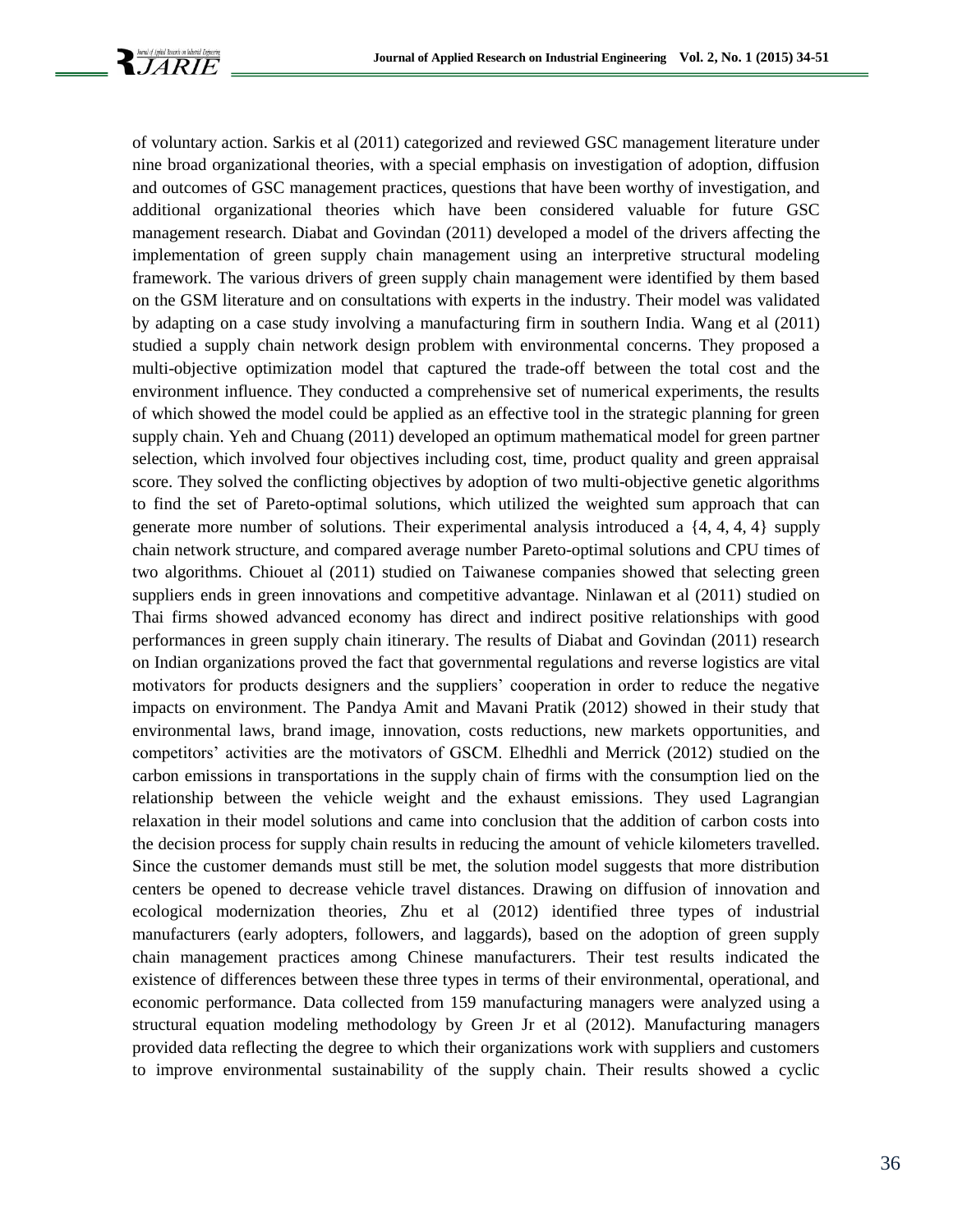

enhancement between organizational performance on environmental issues and the operational performance in manufacturing. Nature retaining has become one of prominent issues of both current and forthcoming decades (Brown, 2006). Although the objective of GSC policies and activities is to improve the environmental performance of the supply chain and the industry as a whole, it is nonsense to use other tools such as political supports so long as the barriers in the way of GSC achievement are still present. That is why the paper conducts a study on recognition and prioritizing such barriers. In fact, the contribution of the study is to focus on the barriers of GSCM implementation, especially in petrochemical industries.

This paper will focus on the factors influencing on the implementation of the green supply chain management as a whole. Since these factors have a priority in their natures as a set, the papers attempts to find the optimal order and give so optimal priorities that a management team can easily assigns the budget in a way that the highest levels of GSCM implementation could be accomplished. The paper is organized as to explain the methodology, first, and then to describe the method in details. It will, finally, come into a conclusion that how a GSCM implementation is best accomplished if the priority of the factors, influencing on the process is of importance in a management decision.

#### **2. Methodology**

A variety of factors influence on the levels of GSCM implementation is achieved. The factors are of so diversity that a managerial team cannot make so an absolute decision that which of the factors are best to be taken into consideration in order to most achieve the GSCM implementation when the relevant budget to do the process is limited. The following sections show the stages which are performed by the authors in order to fulfill the objective of prioritization the factors which influence on the GSCM implementation in an organization. The study starts with recognizing the barriers against the GSCM implementation, and continues with factors analysis, designing/modeling, normality test of data, causing relationships investigation, and finally prioritizing the barriers through AHP. To recognize the barriers against the achievement of the GSCM implementation, it is better to investigate the factors affecting GSCM from literature including laws and regulations about environment affairs, markets competitiveness, technologies infrastructures strength, management commitment, sufficiency of motivators or encouragers from governments, green manufacturing, costs of implementation, demand level, public awareness, industrial waste handling, suppliers' reluctance/enthusiasm, organizational culture supportiveness, and human capital.

### **2.1. Exploratory factors analysis of green supply chain barriers**

The barriers against the implementation of GSCM are the variables of this study. After putting the factors influencing on GSCM implementation, the barriers are recognizable. Thirteen variables were recognized by the help of factor-analysis technique in SPSS software. Four major factors were determined: Internal barriers, External barriers, Technical barriers, and Stakeholders reluctance.

### **2.2. Modeling procedure / Study designation**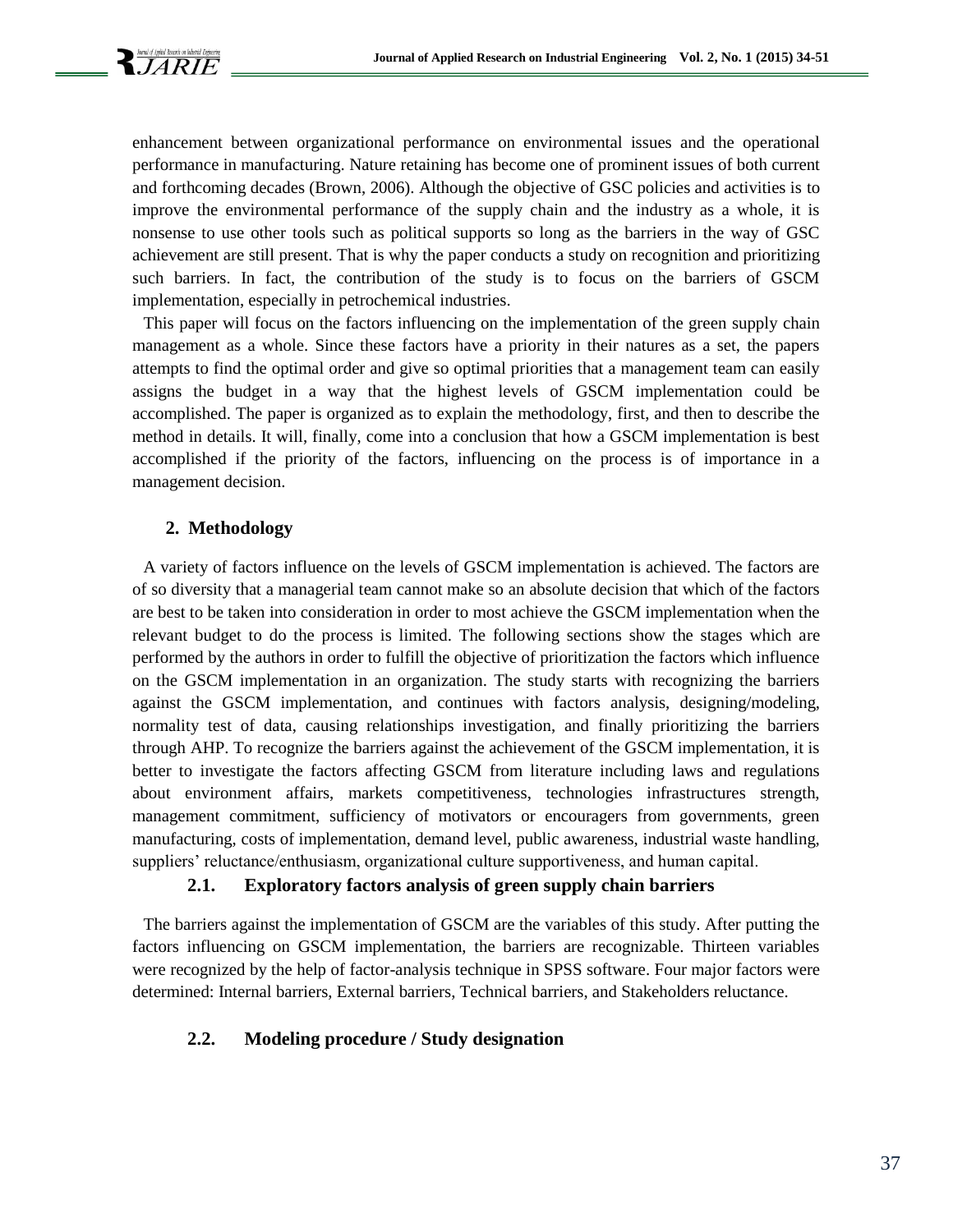To model the study, one should know the main variables and the factors which can affect it in any possible way that either the modeler can control or not. Independent variables (including Internal barriers, External barriers, Technical barriers, and Stakeholders reluctance) and the dependent variable (Green Supply Chain) are all shown in the conceptual model in figure 1.

# **2.3. Questionnaire (validity and reliability)**

Upon the conceptual model shown above, a questionnaire were composed for this study by the authors; the questionnaire consisted of twelve questions for Internal barriers, nine questions for External barriers, nine questions for Technical barriers, nine questions for Stakeholders reluctance, and seven questions for the dependent (functional) variable of the study (i.e. GSC). Cronbach Alpha in SPSS application was used to measure the reliability of the questionnaire, LISREL application measured the combinatorial reliability of the questionnaire, and three techniques were used to measure the validity of the questionnaire (including content-specious validity test based on wellgrounded experts, structurally-convergent, and recognizing validity tests using LISREL application).

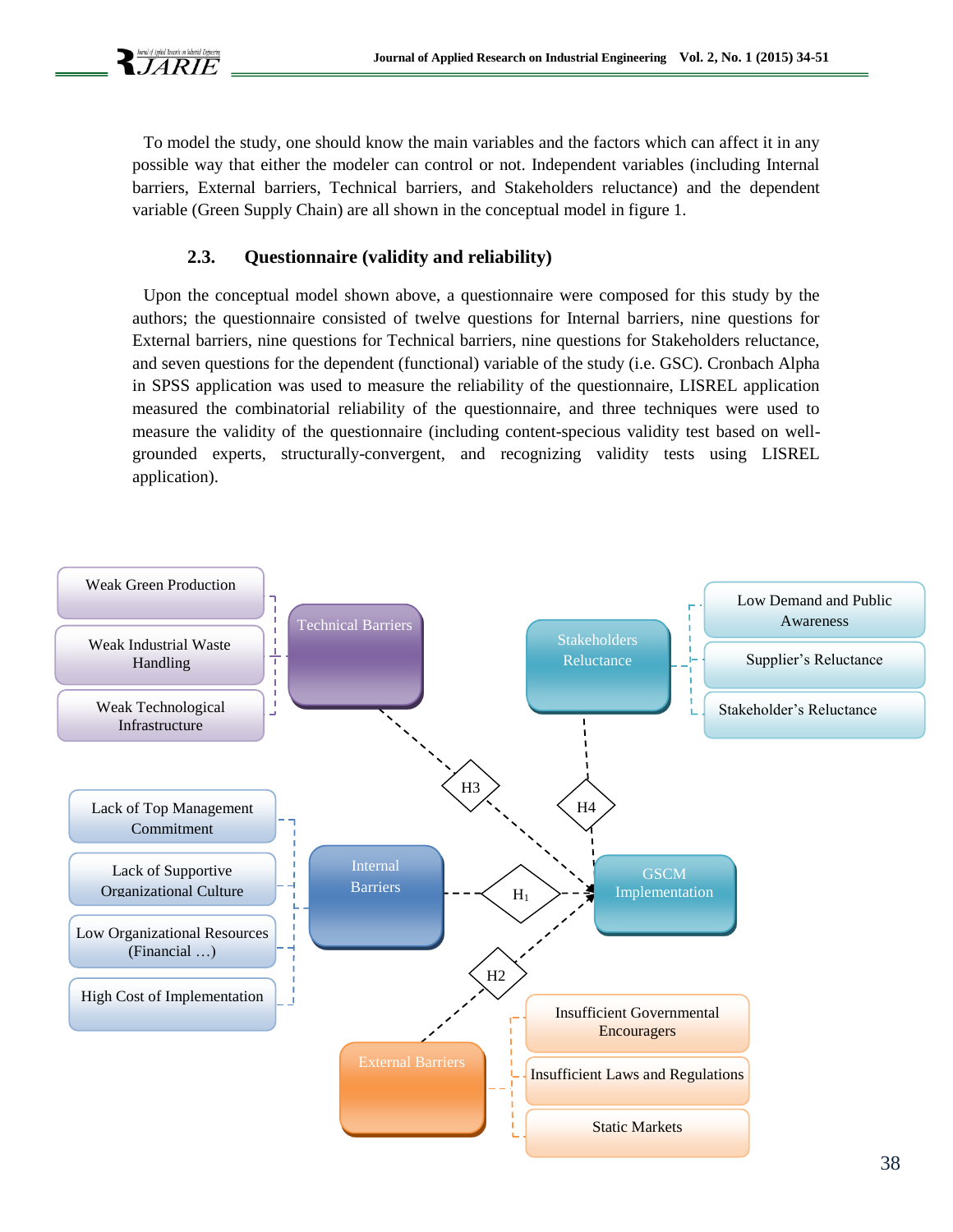**Figure 1.** Conceptual Model of GSCM Implementation Barriers

#### **2.4. Population, sampling, statistic**

The study population included 284 personnel in one of the petrochemical companies in Pars South Energy Economic Zone. Due to finite population size, Snedecor and Cochran (1989) equation was used to determine the sample size  $(n = 164)$  with the error, wining probability, and standard statistic values,  $\epsilon = 0.05$ ,  $p = 0.05$ , and  $z^2 = 3.84$ , respectively. The questionnaire was distributed amongst the sample and all were collected after some days.

#### **2.5. Normality test of variables**

As a prerequisite step before the structural equations are formed, the data should be normally distributed. To testify the normality of study variables, Shapiro and Wilk (1965) test in SPSS application was used to verify if the data is distributed normally.

#### **2.6. Structural equations modeling**

To investigate the causing relationships between the dependent and independent variables of the study, and to answer the basic questions the study was made up of, SMART PLS application was used in order to model the structural equations and finally in order to best fit the model.

# **2.7. Prioritizing the barriers of green supply chain management implementation**

Non-uniformity of the barriers against the GSCM implementation in importance leads to highlight the need for an MCDM technique to assign weights to each one based on pairwise comparisons, best one of which is the AHP. The non-deterministic evaluations of the study suggest we use fuzzy version of AHP.

#### **3. Discussion on results**

The study stages have their own results which are discussed here separately. That is why the authors decided to put the results in the order they are obtained, separately. Although some have been gained simultaneously, the separations show the difference in contexts or methodologies.

#### **3.1. Exploratory factors analysis results**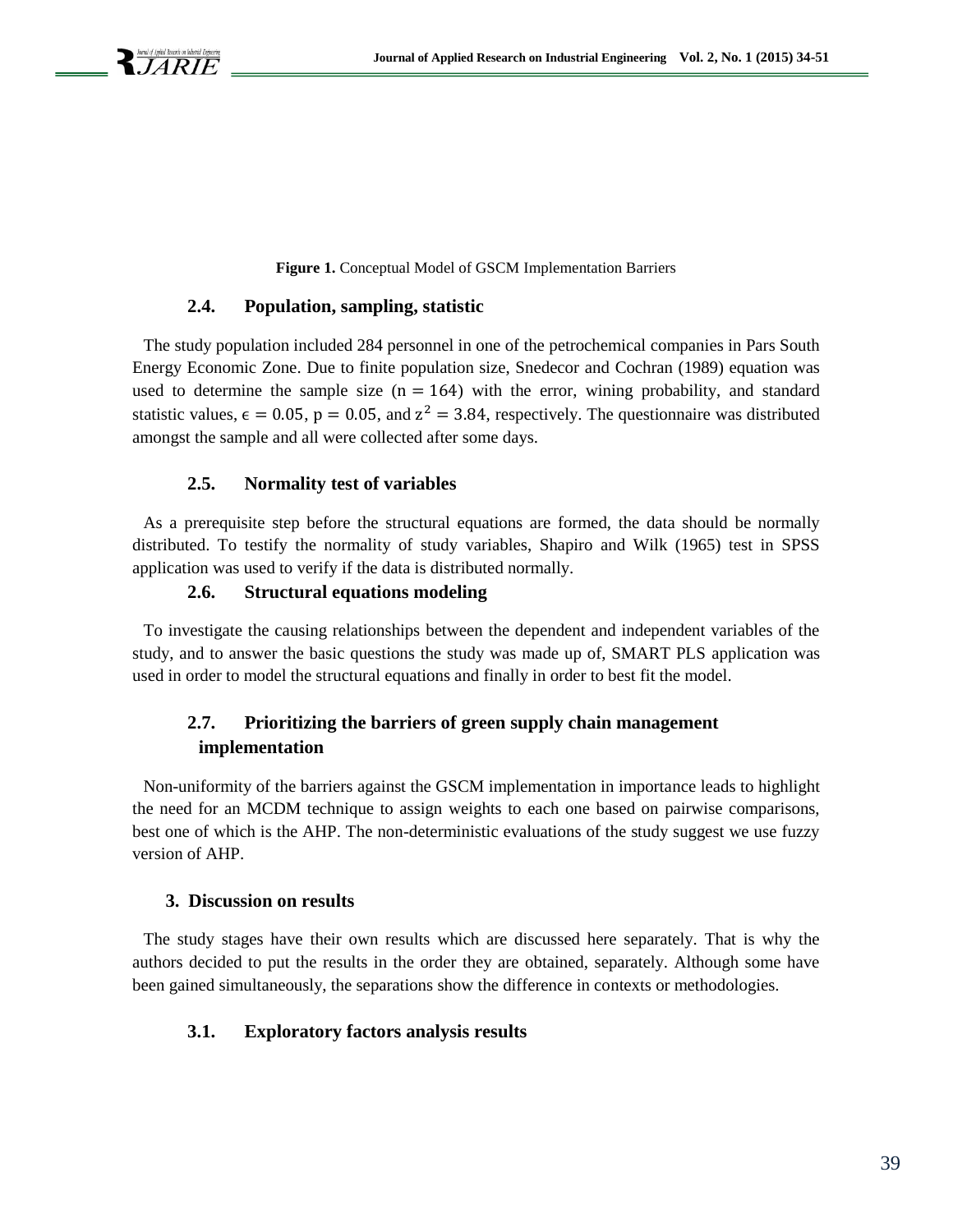To check whether the research data are suitable for the exploratory factors analysis, KMO test was used and the resulting value was calculated equal to 0.835 which shows the suitability of the sample size to the factors analysis. As illustrated in table 1, four of the variables have total eigenvalues more than 1 which show the possibility of dividing the variables into four parts. The four variables discussed above have influence on more than 69% of variables standard deviation determination.

It is a high importance that the factors to be analyzed are categorized in some subsets in order to eliminate the correlation effects of the factors in the decision making process. When the correlations are ignored, the decision making process is influenced invisibly. The factor analysis procedure does the classification task for the authors precisely. Table 2 reflects how to classify the thirteen variables into four parts.

| Table 1.                          | The number of identified criteria |       |                                 |  |  |  |
|-----------------------------------|-----------------------------------|-------|---------------------------------|--|--|--|
|                                   | <b>Eigenvalues</b>                |       |                                 |  |  |  |
| <b>Variables</b>                  | <b>Total</b><br><b>Percentage</b> |       | <b>Cumulative</b><br>percentage |  |  |  |
|                                   | 2.88                              | 0.222 | 0.222                           |  |  |  |
| 2                                 | 2.56                              | 0.197 | 0.419                           |  |  |  |
| 3                                 | 1.87                              | 0.144 | 0.563                           |  |  |  |
| 4                                 | 1.69                              | 0.13  | 0.693                           |  |  |  |
|                                   | <b>Bartle Test</b>                |       |                                 |  |  |  |
| $Sig=0.000df=78Chi$ Square=228.08 |                                   |       | KMO=0.835                       |  |  |  |

The factors are named based on their head factors' names (*Internal barriers, External barriers, Technical barriers, and Stakeholders reluctance*). To measure how much a factor influence on the implementation level of GSC, a questionnaire is organized to ask the relevant experts and also those who confront the barriers against the GSC management.

| Table 2.<br>Variables classification      |                |         |         |         |
|-------------------------------------------|----------------|---------|---------|---------|
| <b>Variables</b>                          | <b>Index 1</b> | Index 2 | Index 3 | Index 4 |
| Lack of top management commitment         | 0.56           |         |         |         |
| Lack of supportive organizational culture | 0.63           |         |         |         |
| Weak organizational resources             | 0.71           |         |         |         |
| High cost of implementation               | 0.66           |         |         |         |
| Insufficient governmental encouragers     |                | 0.57    |         |         |
| Insufficient laws and regulations         |                | 0.61    |         |         |
| Static markets                            |                | 0.64    |         |         |
| Weak green productions                    |                |         | 0.52    |         |
| Weak industrial waste handling            |                |         | 0.60    |         |
| Weak technological infrastructure         |                |         | 0.55    |         |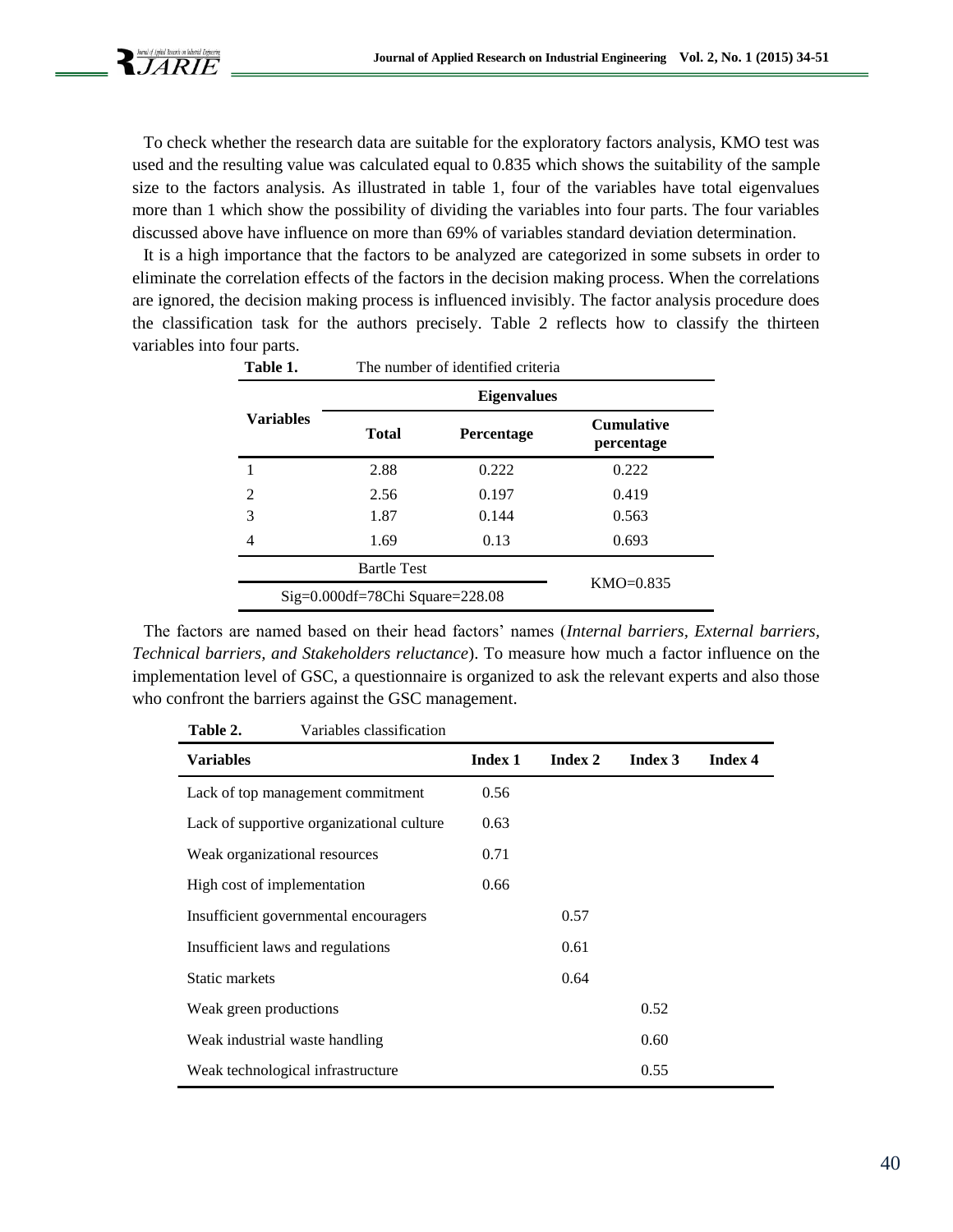| Low demands and public awareness | 0.64 |
|----------------------------------|------|
| Supplier's reluctance            | 0.65 |
| Stakeholder's reluctance         | 0.53 |

# **3.2. Questionnaire reliability result**

To check the reliability of the questions in the questionnaire, Cronbach alphas of all the factors were calculated (See table 3).

| Table 3.                  | Cronbach alphas results    |                |
|---------------------------|----------------------------|----------------|
| Variable                  | <b>Number of questions</b> | Variable alpha |
| Internal barriers         | 12                         | 0.758          |
| <b>External barriers</b>  | 9                          | 0.724          |
| <b>Technical barriers</b> | 9                          | 0.811          |
| Stakeholders' reluctance  | 9                          | 0.758          |
| <b>GSCM</b>               | 15                         | 0.855          |

The Cronbach alphas in table 3 generally show the overall reliability of the questionnaire as whole. The combinatory reliability technique results by LISREL application also show more-than-0.7 values for all the thirteen variables of the study; a good sign to show the combinatorial reliability of the variables in general.

### **3.3. Questionnaire validity result**

 Verifying factors analysis test by the help of LISREL application was used to determine if the questionnaire is valid or not. The figure 2 illustrates the structural – convergent validity of a variable (internal barriers against GSCM implementation) as an example of all. The first step of verifying factors analysis check the relationships between the relative twelve questions and the indices of internal barriers (including *lack of top management commitment, lack of a supportive organizational culture, organizational resources weakness and high costs of GSCM implementation*), and the second stage check the relationships between the indices themselves.

The factors in figure 3 are as follows, Management: lack of top management commitment, Culture: lack of a supportive organizational culture, Resource: organizational resources weaknesses and Cost: high costs of GSCM implementation.

The convergent validity is verified due to higher-than-0.5 values of factor loads and also extracted variance mean. The recognizing validity is also verified for all the four indices due to the higher values of variance means of all the indices than the square values of their correlations with other indices (the correlation of indices 1 and 2 is 0.67 as an example of this discussion).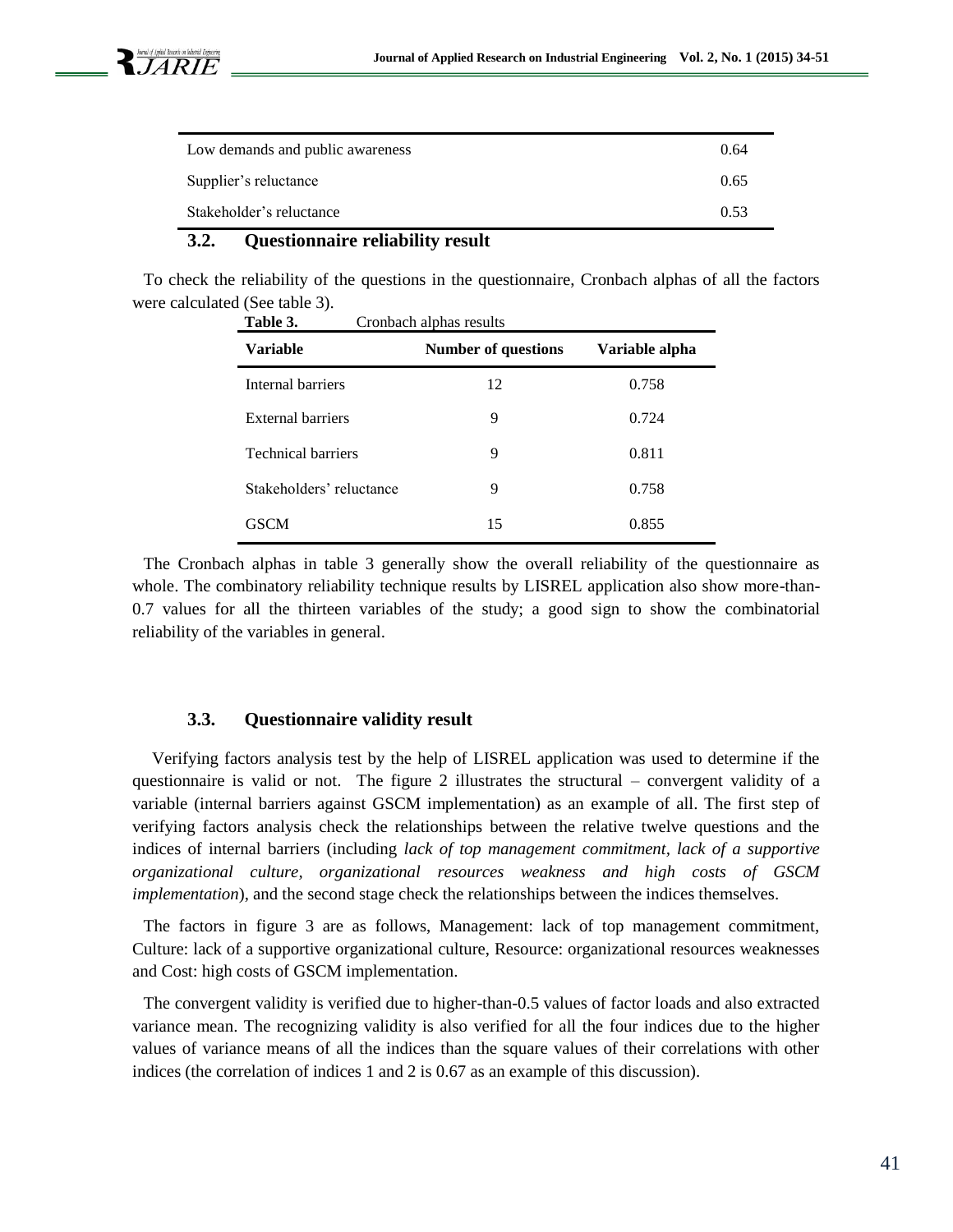

**Figure 2.** Internal barriers first order factor analysis in approximately normal mode



**Figure 3.** Internal barriers second order factor analysis in approximately normal mode

| Components                                | Question | Index loads | Extracted variance means |
|-------------------------------------------|----------|-------------|--------------------------|
|                                           |          | 0.92        |                          |
| Lack of top management commitment         |          | 0.60        | 0.552                    |
|                                           |          | 0.67        |                          |
|                                           |          | 0.84        |                          |
| Lack of supportive organizational culture |          | 0.93        | 0.776                    |
|                                           |          | 0.87        |                          |
|                                           |          | 0.71        |                          |
| Weak organizational resources             | 8        | 0.86        | 0.691                    |
|                                           | Q        | 0.91        |                          |
|                                           | 10       | 0.80        |                          |
| High cost of implementation               |          | 0.88        | 0.701                    |
|                                           | 12       | 0.83        |                          |

**Table 4.** The results of first order factor analysis of internal barriers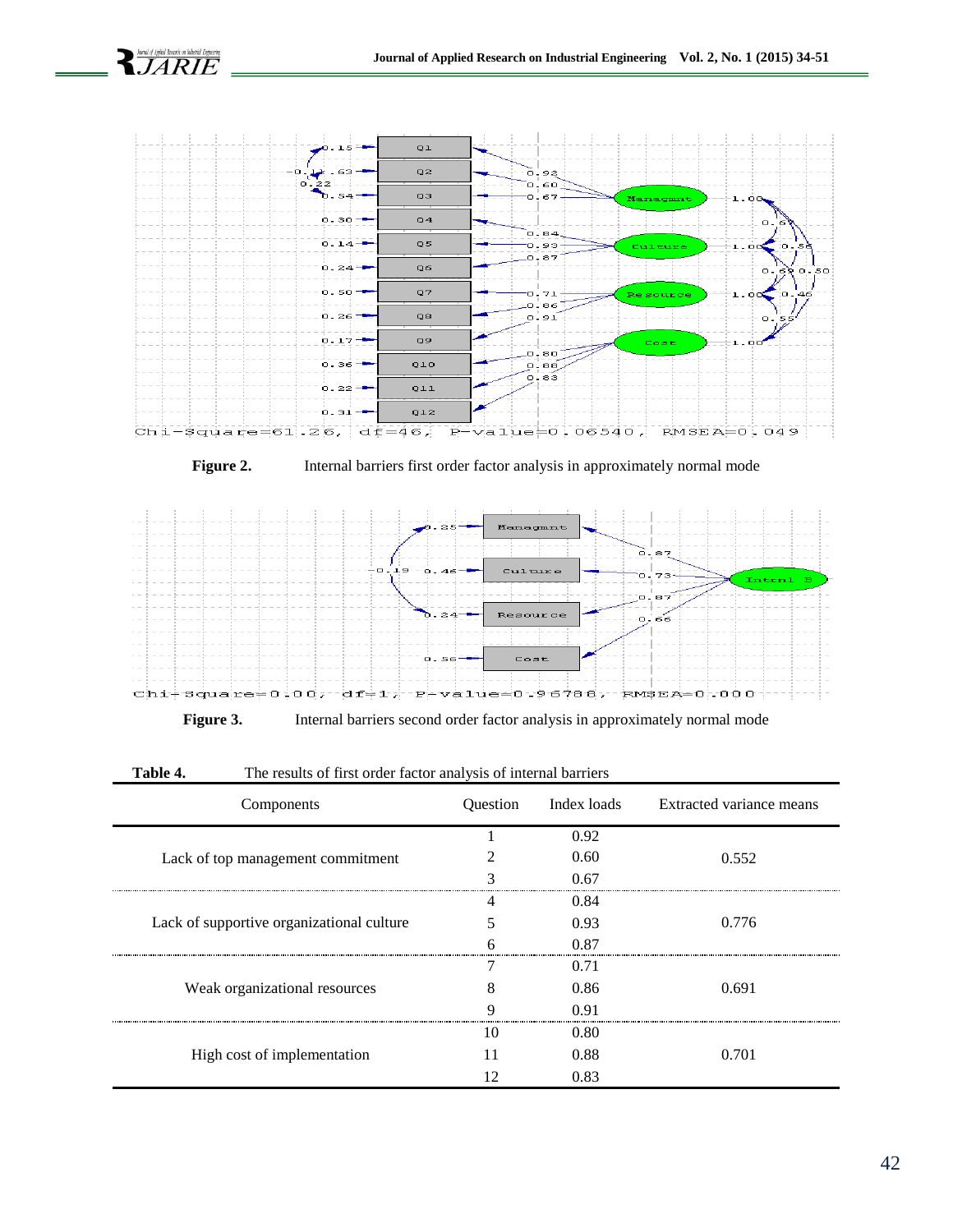Chi-square:61.26, df:46 , P-value= 0.0654 RMSEA: 0.49

Table 5 shows the verification of convergent validity as a consequence of higher-than-0-5 values of factor loads and the extracted variance mean.

| <b>Components</b>                                       | <b>Index loads</b> | <b>Extracted</b><br>variance means | <b>Structure</b>  |
|---------------------------------------------------------|--------------------|------------------------------------|-------------------|
| Lack of top management commitment                       | 0.87               |                                    |                   |
| Lack of supportive organizational culture               | 0.73               |                                    |                   |
| Weak organizational resources                           | 0.87               | 0.682                              | Internal barriers |
| High cost of implementation                             | 0.66               |                                    |                   |
| Chi-square: 0.000, df: 1, P-value= 0.96788 RMSEA: 0.000 |                    |                                    |                   |

Table 5. The results of first order factor analysis of internal barriers

#### **3.4. Variables normality test results**

The normality values of variables in this study are verified due to higher-than-0.05 significance levels for all the indices as illustrated in table 6.

#### **3.5. Investigating the causing relationships between variables**

To build a hierarchical structure, it is essential to know also how the factors impact each other. Figure 4 shows structural model of the study in approximately normal mode. As seen in the figure, the route coefficient or the impact level of each independent variables on the dependent variable (e.g. 0.219 is the route coefficient or the impact level of independent variable of internal barriers on the dependent variable of GSCM implementation and also the aggregate value of all the independent variables on the dependent variable is equal to 0.445).

The structural equations technique in SMART PLS application was used to test if there are any linear relationships between the questions and the hypotheses of the research, as a very important prerequisite to found the structural equations based on Hair et al (2011). If the linear relationship between the indices is high, the model fitness deteriorates. Variance Inflation Factor (VIF) is calculated in this study to check the linear relationships discussed above. If the value of VIF is 5 or higher, it is inferred that more than 80%, an index shows is determined by the other index (having the linear relationship), therefore there is no more need to keep that index in the model (Grewal et al, 2004). Table 7 illustrates the linear relationships between the study indices where  $R^2$  stands for the square value of factor load.

Table 6. The variables Shapiro-Wilk test results

| <b>Component</b> | Shapiro-<br>Wilk value | <b>Significance</b><br>level | <b>Variable</b> | <b>Shapiro-</b><br>Wilk value | <b>Significance</b><br>level |
|------------------|------------------------|------------------------------|-----------------|-------------------------------|------------------------------|
|                  |                        |                              |                 |                               |                              |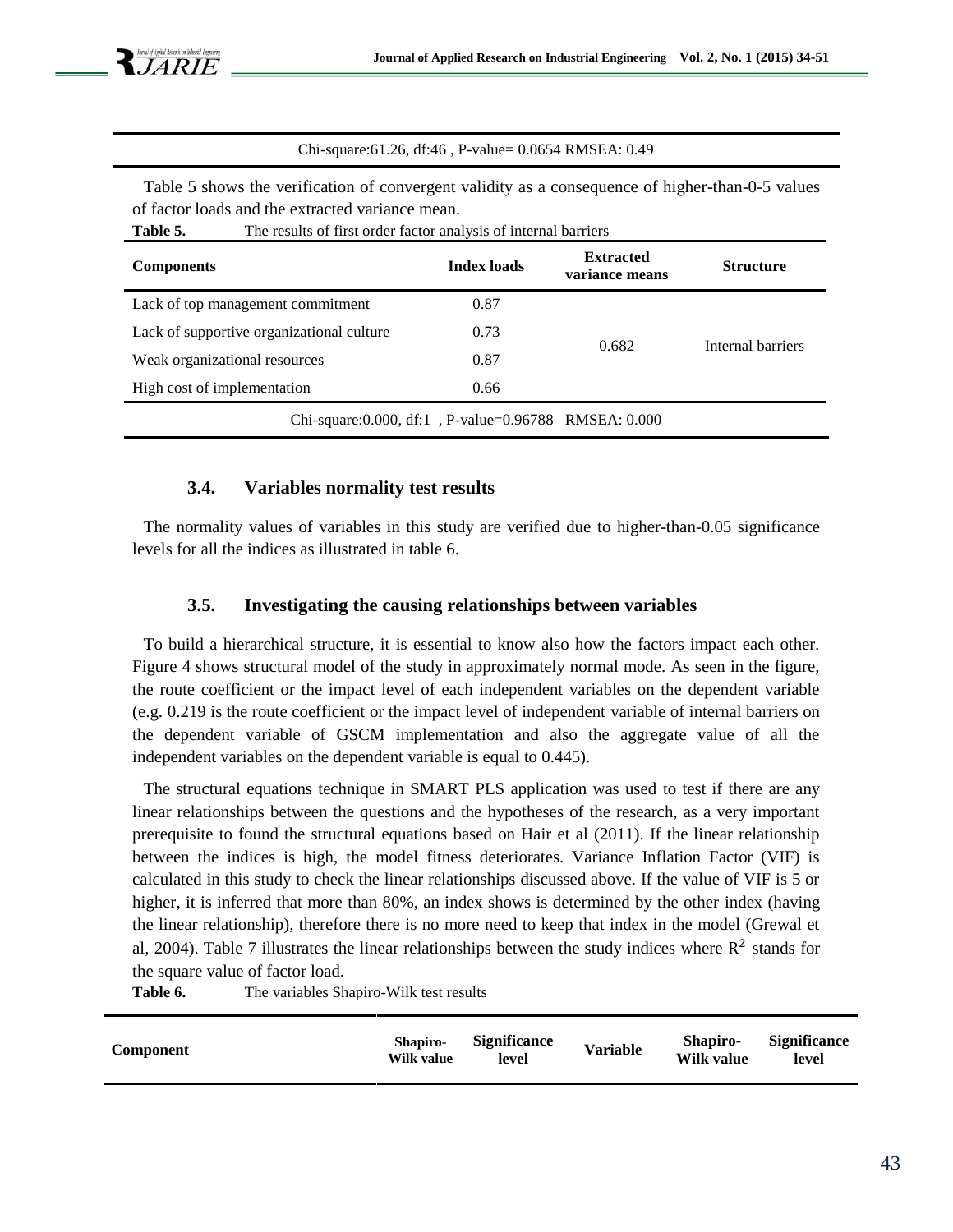| Lack of top management commitment         | 0.934 | 0.537 |                              |       |       |
|-------------------------------------------|-------|-------|------------------------------|-------|-------|
| Lack of supportive organizational culture | 0.936 | 0.586 | Internal                     |       |       |
| Weak organizational resources             | 0.893 | 0.335 | <b>barriers</b>              | 0.891 | 0.342 |
| High cost of implementation               | 0.967 | 0.849 |                              |       |       |
| Insufficient governmental encouragers     | 0.875 | 0.256 |                              |       |       |
| Insufficient laws and regulations         | 0.874 | 0.254 | External<br>barriers         | 0.911 | 0.339 |
| Static markets                            | 0.887 | 0.312 |                              |       |       |
| Weak green productions                    | 0.881 | 0.307 |                              |       |       |
| Weak industrial waste handling            | 0.896 | 0.346 | Technical<br><b>barriers</b> | 0.926 | 0.428 |
| Weak technological infrastructure         | 0.852 | 0.166 |                              |       |       |
| Low demands and public awareness          | 0.915 | 0.450 |                              |       |       |
| Supplier's reluctance                     | 0.919 | 0.461 | Stakeholders'<br>reluctance  | 0.865 | 0.089 |
| Stakeholder's reluctance                  | 0.925 | 0.426 |                              |       |       |
|                                           |       |       |                              |       |       |



**Figure 4.** Structural model of the study in approximately normal mode

| Table 7. | Checking the linear relationship between main variables indices |
|----------|-----------------------------------------------------------------|
|----------|-----------------------------------------------------------------|

| <b>Structure</b>  | <b>Criterion</b> | <b>Index load</b> | $\mathbf{R}^2$ | $VIF = \frac{1}{1 - R^2}$ | <b>Not linear</b><br>relationship |
|-------------------|------------------|-------------------|----------------|---------------------------|-----------------------------------|
| Internal barriers |                  | 0.591             | 0.349          | 1.536                     | ☑                                 |
|                   | Э2               | በ 732             | 9.536          | 2.155                     | ☑                                 |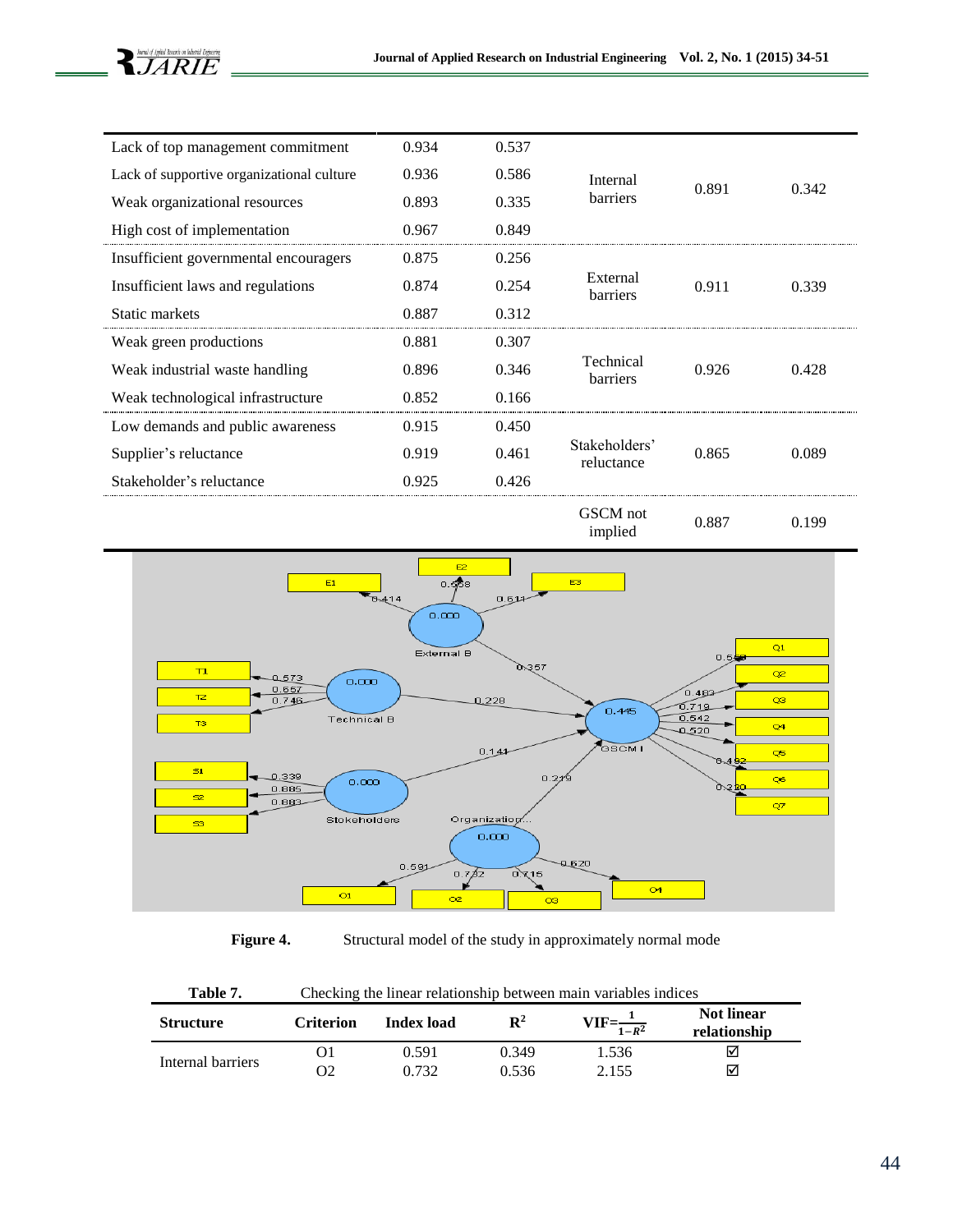

|                             |    | 0.725 | 0.526 | 2.11  |  |
|-----------------------------|----|-------|-------|-------|--|
|                             |    | 0.620 | 0.384 | 1.623 |  |
|                             | E1 | 0.414 | O 171 | 1.206 |  |
| External barriers           | F2 | 0.558 | 0.311 | 1.451 |  |
|                             |    | 0.611 | 0.373 | 1.595 |  |
| Technical                   | Τ1 | 0.573 | 0.328 | 1.488 |  |
| <b>barriers</b>             | T2 | 0.657 | 0.432 | 1.761 |  |
|                             |    | 0.746 | 0.557 | 2.257 |  |
|                             | S  | 0.339 | 0.115 | l 13  |  |
| Stakeholder's<br>reluctance | S2 | 0.885 | 0.783 | 4.608 |  |
|                             | S3 | 0.883 | 0.780 | 4.545 |  |

Figure 4 and 5 (showing structural models in approximately normal and in significance levels modes, respectively) illustrate the influence values and the significant impacts of the barriers on the GSCM implementation. As shown, the relationship is significant due the higher value of T, the test coefficient, than 1.96.



**Figure 5.** Structural model of the study in significance levels mode

The results of the tests for the relationships among the independent variables (*lack of top management commitment, lack of a supportive organizational culture, organizational resources weakness and high costs of GSC implementation*) and the dependent variable (*GSCM implementation in the organization*) of the study are illustrated in table 8. **Table 8.** Accreditation of research questions

| . | <u>ricercamaton of rebearen auconomo</u> |                      |         |                    |                |
|---|------------------------------------------|----------------------|---------|--------------------|----------------|
|   | <b>Research Question</b>                 | Route<br>Coefficient | t value | <b>Test Result</b> | $\mathbf{R}^2$ |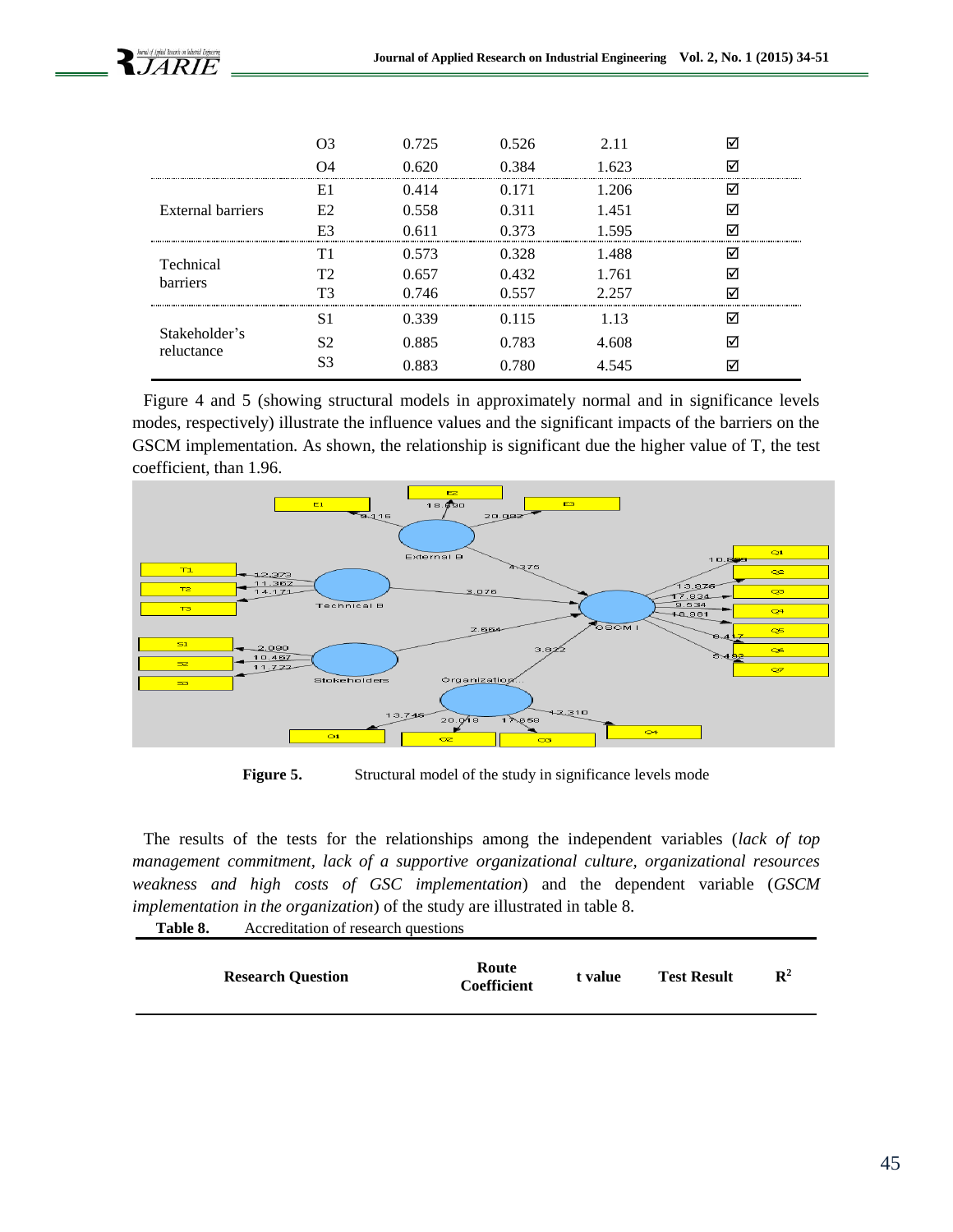| Internal barriers have significant influence on<br>GSCM implementation in petrochemical<br>industries.       | 0.219 | 4.375 | $H_1$ verified |        |
|--------------------------------------------------------------------------------------------------------------|-------|-------|----------------|--------|
| External barriers have significant influence<br>on GSCM implementation in petrochemical<br>industries.       | 0.357 | 3.822 | $H_1$ verified |        |
| Technical barriers have significant influence<br>on GSCM implementation in petrochemical<br>industries.      | 0.228 | 3.076 | $H_1$ verified | () 445 |
| Stakeholder's reluctance has significant<br>influence on GSCM implementation in<br>petrochemical industries. | 0.141 | 2.664 | $H_1$ verified |        |

As shown in table 8, all the four questions of the research are accredited. The variables generally determine 45% of all the changes in GSC implementation in petrochemical industry in Iran.

### **3.6. Fitting the model**

The fitness of the model is evaluated based on two indices,  $R^2$  index and GoF index. Chin (1998) introduced three values 0.19, 0.33, and 0.67 for *weak, average, and strong* verbal measures for  $\mathbb{R}^2$ , respectively. Therefore, the resulting value of  $\mathbb{R}^2$  in this model (0.445) is evaluated as *relatively desirable.*

The general fitness of the model is calculated in two sections. The GoF value could be calculated through the following equation:

$$
g \circ F = \sqrt{\overline{communalities}} \times \sqrt{\overline{R^2}} \tag{Eq. 1}
$$

Where **communalities** is obtained from common values of hidden first-ordered variablesstructural indices of the study. The values are as illustrated in table 9, based on the SMART PLS outputs.

| <b>Table</b> 2.                                                                         | <b>NOULE 5 general munity results</b> |                      |                      |                      |                        |       |
|-----------------------------------------------------------------------------------------|---------------------------------------|----------------------|----------------------|----------------------|------------------------|-------|
| <b>Structure</b>                                                                        | <b>Criterion</b>                      | <b>Index</b><br>load | <b>Communalities</b> | <b>Communalities</b> | $R^{2=}\overline{R^2}$ | GoF   |
|                                                                                         |                                       | 0.591                |                      |                      |                        |       |
| Internal<br>O2<br><b>Barriers</b><br>O3<br>O4<br>E1<br>External<br>E2<br>barriers<br>E3 |                                       | 0.732                | 0.449                |                      |                        |       |
|                                                                                         |                                       | 0.725                |                      |                      |                        |       |
|                                                                                         |                                       | 0.620                |                      | 0.433                | 0.445                  | 0.439 |
|                                                                                         |                                       | 0.414                |                      |                      |                        |       |
|                                                                                         |                                       | 0.558                | 0.285                |                      |                        |       |
|                                                                                         |                                       | 0.611                |                      |                      |                        |       |

 **Table 9.** Model's general fitting results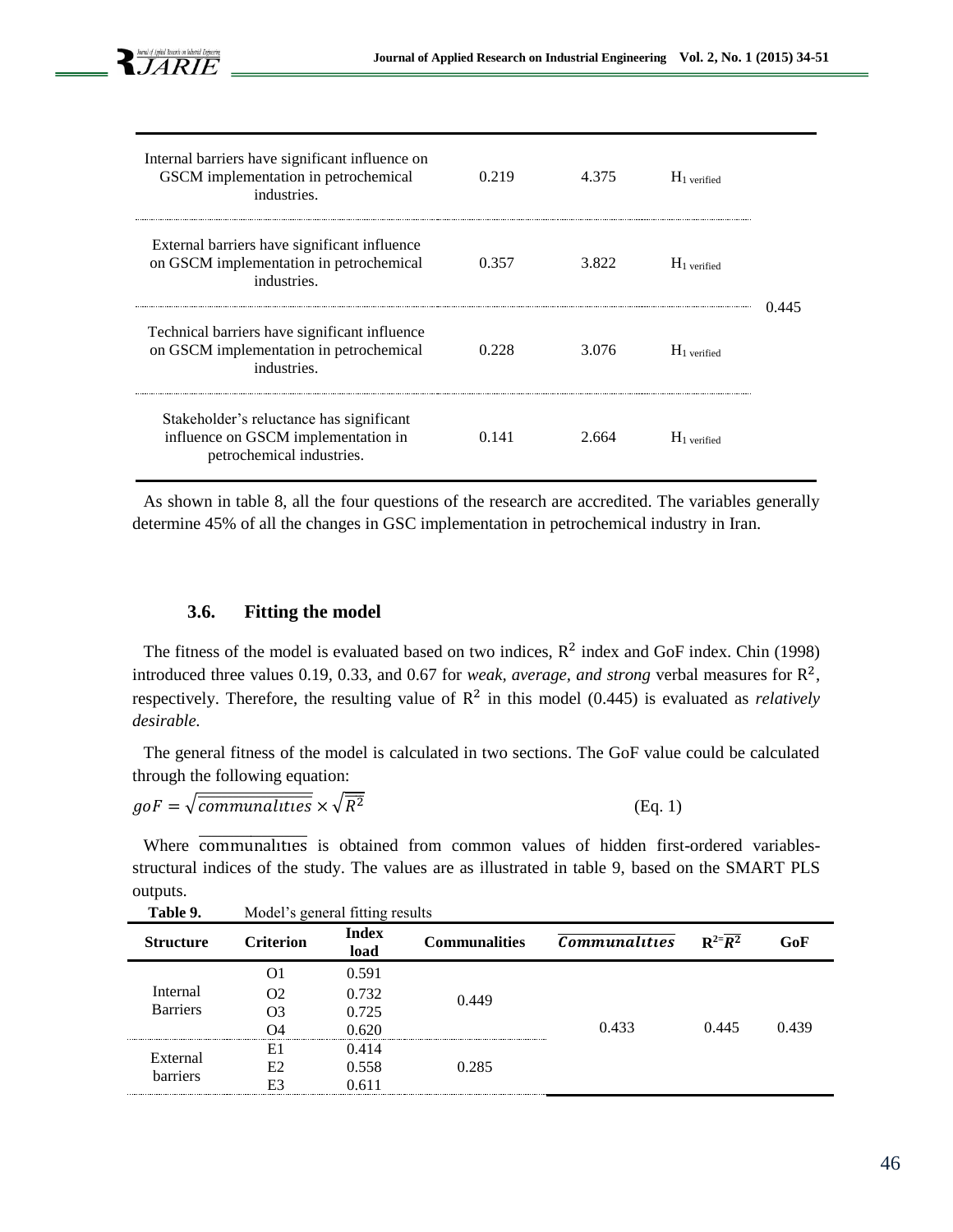| Technical<br>barriers    | TΩ<br>ፐገ | 657<br>746  | 0.439 |
|--------------------------|----------|-------------|-------|
| Stakeholder <sup>3</sup> |          | 339         |       |
| s reluctance             |          | .885<br>883 | .559  |

Wetzels et al (2009) introduced the three values of 0.01, 0.25, and 0.36 for weak, average, and strong for GoF value. 0.439 is evaluated as very desirable for the model fitness.

### **4. Prioritized barriers against green supply chain management implementation**

To assign ranks to the barriers against GSCM implementation and their components, nine experts gave ideas and suggestions. Figure 7 illustrates the whole evaluations and comparisons results in numerical data and the order in which the information were made up.

# **4.1. Inconsistency test of pairwise comparisons matrix**

In an analytical hierarchy process, it is necessary to obtain the amount of inconsistency between the evaluations in comparing different factors together. Table 10 reflects the results of consistency test proposed by Gogus and Boucher (1989). All the consistency indices in table 10 are 0.1 or less, hence, there is generally a consistent matrix of pairwise comparisons.

| Fuzzy                | Crisp                                | Fuzzy               | Crisp  |                                         |              |                      |              |               |      |      |      |      |
|----------------------|--------------------------------------|---------------------|--------|-----------------------------------------|--------------|----------------------|--------------|---------------|------|------|------|------|
| Number               | Number                               | Number              | Number |                                         |              |                      |              |               | .305 | .409 | 0.5  | .433 |
| $\widetilde{1}$ -1   | .75.                                 | $\widetilde{\cdot}$ | 1.5    |                                         | $\mathbf{1}$ | 1.34                 | 1.64         | 1.42          |      |      |      |      |
|                      |                                      |                     |        |                                         |              |                      |              |               |      |      |      |      |
| $\widetilde{3}^{-1}$ | .375                                 | $\tilde{3}$         | 3      |                                         | 0.849        | $\mathbf{1}$         | 1.24         | 1.52          | .259 | .305 | .378 | .464 |
| $\widetilde{5}^{-1}$ |                                      | $\tilde{5}$         |        |                                         |              |                      |              |               |      |      |      |      |
|                      | .208                                 |                     | 5      |                                         | 0.667        | 0.875                | $\mathbf{1}$ | 1.55          | .203 | .267 | .305 | .473 |
|                      |                                      | $\widetilde{7}$     |        |                                         |              |                      |              |               |      |      |      |      |
| $\widetilde{7}^{-1}$ | .146                                 |                     | 7      |                                         | 0.762        | 0.715                | 0.717        | $\mathbf{1}$  |      |      |      |      |
|                      |                                      |                     |        |                                         |              |                      |              |               | .232 | .219 | .219 | .305 |
| $\tilde{9}^{-1}$     | .113                                 | $\tilde{9}$         | 9      |                                         |              | Pairwise comparisons |              |               |      |      |      |      |
|                      | Crisp and Fuzzy numbers in the mode: |                     |        | between GSCM<br>implementation barriers |              |                      |              | Normalization |      |      |      |      |
|                      | $\alpha = .5$ and $\lambda = .5$     |                     |        |                                         |              |                      |              |               |      |      |      |      |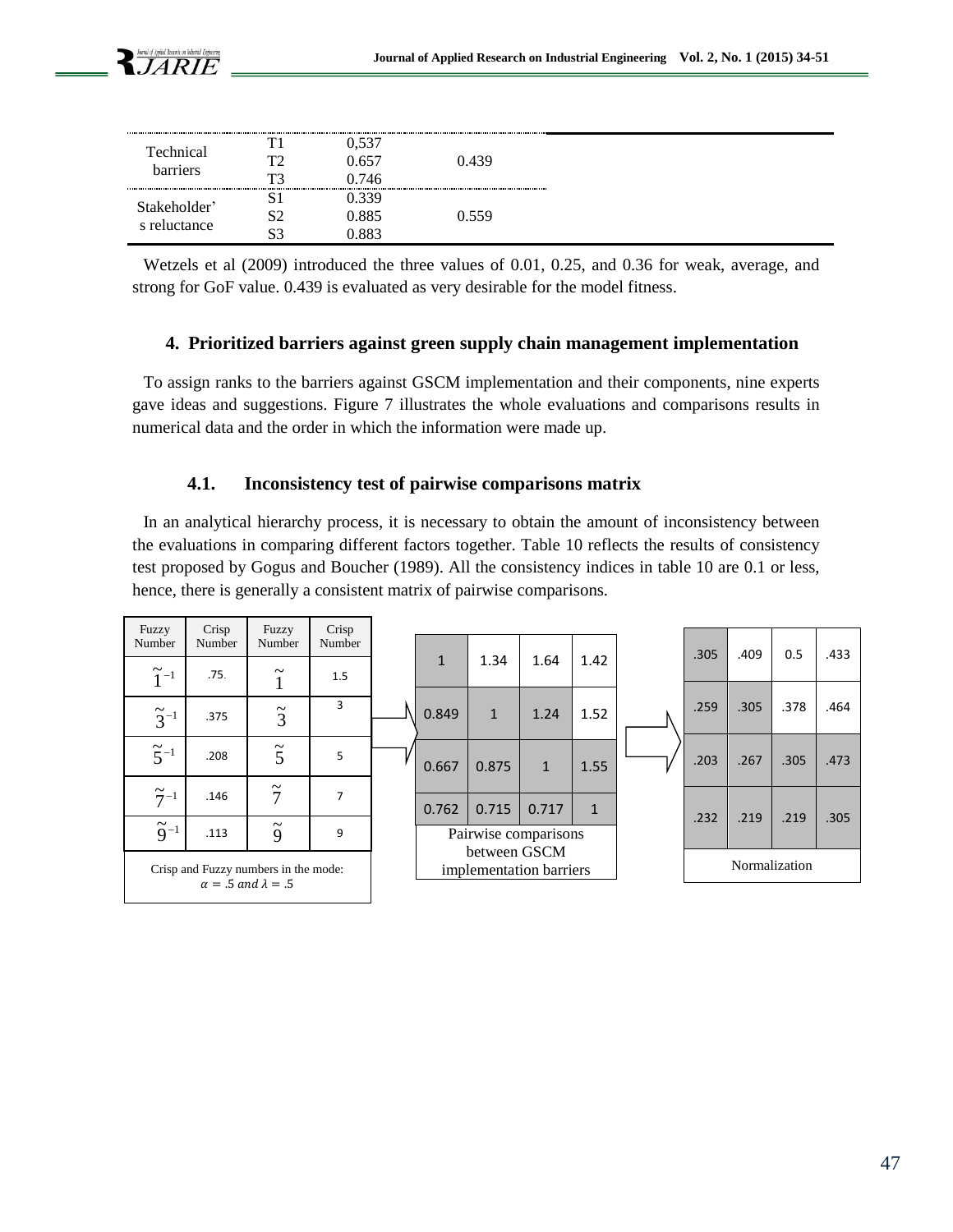

| <b>External barriers</b>                           | 0.315 |  |  |
|----------------------------------------------------|-------|--|--|
| Internal barriers                                  | 0.265 |  |  |
| <b>Technical barriers</b>                          | 0.232 |  |  |
| Stakeholders' reluctance                           |       |  |  |
| Final main GSCM implementation<br>barriers weights |       |  |  |

| Lack of top management<br>commitment         | 0.34  |  |  |  |
|----------------------------------------------|-------|--|--|--|
| High cost of implementation                  | 0.263 |  |  |  |
| Lack of supportive<br>organizational culture | 0.215 |  |  |  |
| Weak organizational resources                | 0.181 |  |  |  |
| Final internal barriers criteria weights     |       |  |  |  |

| Insufficient laws and<br>Regulations        | 0.422 |  |  |
|---------------------------------------------|-------|--|--|
| <b>Static markets</b>                       | 0.318 |  |  |
| Insufficient governmental<br>encouragers    | 0.26  |  |  |
| Final external barriers criteria<br>weights |       |  |  |



**Figure 7.** The whole evaluations and comparisons results in numerical data

| Table 10.<br>Gogus and Boucher (1989) test results |                  |                 |                 |                 |
|----------------------------------------------------|------------------|-----------------|-----------------|-----------------|
| Pairwise comparisons matrix                        | C I <sup>m</sup> | CR <sup>m</sup> | CI <sub>s</sub> | CR <sup>g</sup> |
| Main barriers                                      | 0.002            | 0.000           | 0.03            | 0.04            |
| External Criteria                                  | 0.000            | 0.001           | 0.000           | 0.003           |
| Internal Criteria                                  | 0.000            | 0.005           | 0.005           | 0.000           |
| <b>Technical Criteria</b>                          | 0.000            | 0.05            | 0.07            | 0.08            |
| Stakeholders' Reluctance Criteria                  | 0.001            | 0.001           | 0.001           | 0.000           |

# **4.2. Final weights of the barriers of green supply chain management implementation**

As table 11 illustrates the final weights obtained for the barriers against GSCM implementation, the Non-sufficient regulations about environment, non-competitive market, weak technological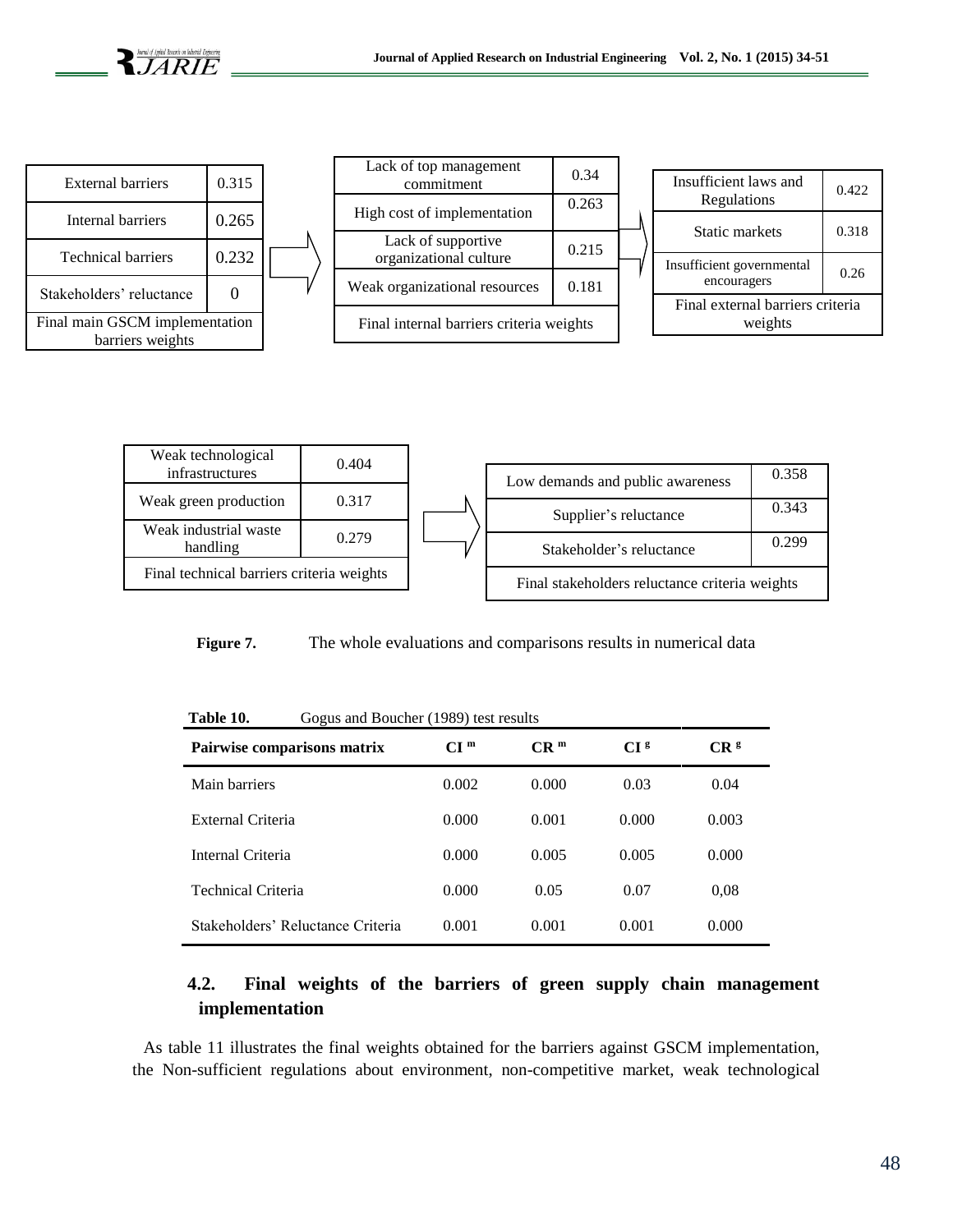infrastructure, and lack of top management commitment in the organizations are the most important barriers against GSCM implementation.

Table 11. The final weights obtained for the barriers of GSCM implementation

| <b>Criterion</b>                          | Weight | <b>Ranking</b> |
|-------------------------------------------|--------|----------------|
| Insufficient Laws and regulations         | 0.133  | 1              |
| Static markets                            | 0.1    | 2              |
| Weak technological infrastructures        | 0.093  | 3              |
| Lack of top management commitment         | 0.09   | 4              |
| Insufficient governmental encouragers     | 0.082  | 5              |
| Weak green productions                    | 0.073  | 6              |
| High costs of implementation              | 0.07   | 7              |
| Low demands and public awareness          | 0.067  | 8              |
| Weak industrial wastes handling           | 0.064  | 9              |
| Supplier's reluctance                     | 0.064  | 10             |
| Lack of supportive organizational culture | 0.057  | 11             |
| Stakeholder's reluctance                  | 0.056  | 12             |
| Weal organizational resources             | 0.048  | 13             |

#### **5. Conclusion**

In the current competitive industrializations, environmental pollution is an inevitable side effect. Regarding the environmental aspect of a monetary-based industry as a whole supply chain leads to a concept of interesting study, called green supply chain management. The aim of this paper is to find the priorities of the barriers GSCM implementation in a petrochemical company which has many pollution possibilities to environment. The paper uses factor analysis methods, questionnaires, reliability and validity tests, correlation tests, and AHP to achieve the goal. The results show all the independent variables (lack of top management commitment, lack of a supportive organizational culture, organizational resources weakness and high costs of GSCM implementation) have significant impact on the dependent variable (GSCM implementation in the organization) of the study. These four variables could predict 44.5% of the GSCM implementation variance value. Internal barriers in the organization including lack of top management commitment, lack of a supportive organizational culture, weakness of organizational resources (financial, humane, etc.), and high costs of implementation have significant negative impacts on green supply chain management implementation. The condition of local, national, and international overall binding regulations, a multi-dimensional supervision upon it, desirable governmental encouragers for the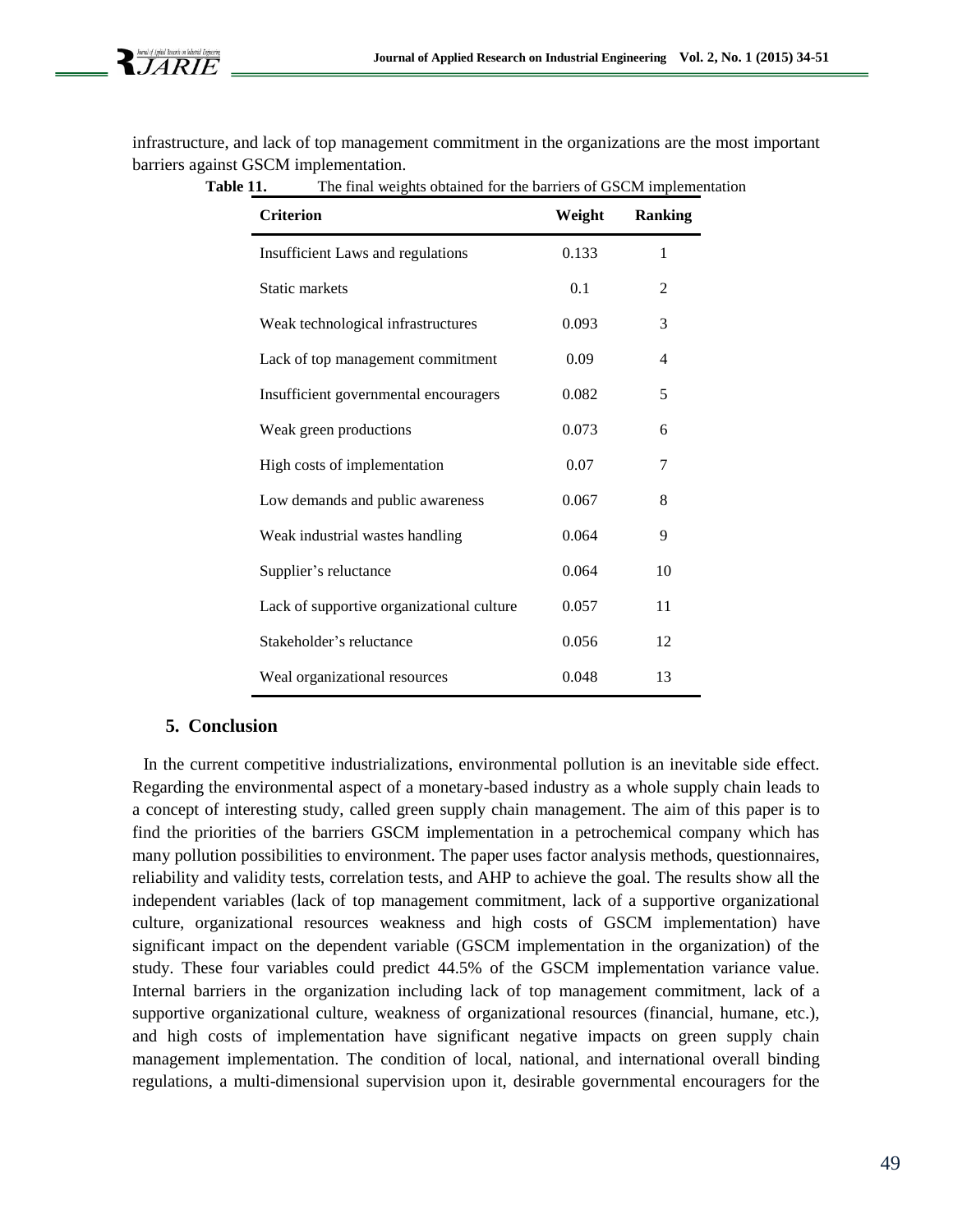

organizations, non-deterministic surroundings of a highly competing atmosphere for the organization, are all the factors which improve the implementation of GSCM. External barriers such as insufficient motivators and encouragers from government for GSCM implementation and insufficient governmental regulations have significant negative impacts on GSCM implementation. The technical barriers including weal green manufacturing, weak industrial waste handling, and weak technological infrastructures have all significant negative impacts. Stakeholder's reluctance including low demands, low public awareness, supplier's reluctance, and stakeholder's reluctance have all significant negative impacts on implement green supply chain management.

#### **6. References**

- Arimura, T.H., Darnalln N., Katayama, H., (2011). Is ISO 14001 a gateway to more advanced voluntary action? The case of green supply chain management. *Journal of Environmental Economics and Management*, Vol. 61, No. , pp. 170–182
- Beamon M. B. (1999). Designing the green supply chain, *Logistics Information Management*, Vol. 12, No. 4, pp. 332 – 342.
- Brown, G. (2006). Speech by the Rt. Hon Gordon Brown, MP-Chancellor of the Exchequer, to United Nations Ambassadors. New York: NY
- Cao, X. (2011). Does It Pay to Be Green? An Integrated View of Environmental Marketing with Evidence from the Forest Products Industry in China. *A dissertation submitted in partial fulfillment of the requirements for the degree of Doctor of Philosophy*, China
- Chiou, T., Chan H. K, Lettice, F., & Chung, S. H. (2011). Influence of greening the suppliers and green innovation on environmental performance and competitive advantage. *Transportation Research Part E*, Vol. 47, No. , pp. 822-836.
- Diabat, A., &Govindan, K. (2011). An analysis of the drivers affecting the implementation of green supply chain management. *Resources, Conservation and Recycling*, Vol. 55, No. 6, pp. 659-667.
- Elhedhli, S., Merrick. R. (2012). Green supply chain network design to reduce carbon emissions. *Transportation Research Part D*, Vol. 17, No. , pp. 370-379.
- Green Jr, K. W., Zelbst, P. J., Meacham, J., &Bhadauria, V. S. (2012). Green supply chain management practices: impact on performance. *Supply Chain Management: An International Journal*, Vol. 17, No. 3, pp. 290-305.
- Hu, A. H., & Hsu, CH.Y. (2010). Critical factors for implementing green supply chain management practice: An empirical study of electrical and electronics industries in Taiwan. *Management Research Review*, Vol. 33, No. 6, pp. 586-608
- Ninlawan C., Seksan P., Tossapol K., Pilada W(2011)., The implementation of Green Supply Chain Management Practices in Electronics Industry, *Proceeding of the International MultiConference of Engineering and Computer Scientists 2010*Vol Ш,IMECS 2010,March 17-19,2010, Hong Kong.
- Sarkis, J. (2003). A strategic decision framework for green supply chain management. *Journal of cleaner production*, Vol. 11, No. 4, pp. 397-409.
- Sarkis, J., Zhu, Q., & Lai, K. H. (2011). An organizational theoretic review of green supply chain management literature. *International Journal of Production Economics*, Vol. 130, No. 1, pp. 1-15.
- Srivastava, S. K. (2007). Green supply‐chain management: a state‐of‐the‐art literature review. *International journal of management reviews*, Vol. 9, No. 1, pp. 53-80.
- Wang, F., Lai, X., & Shi, N. (2011). A multi-objective optimization for green supply chain network design. *Decision Support Systems*, Vol. 51, No. 2, pp. 262-269.